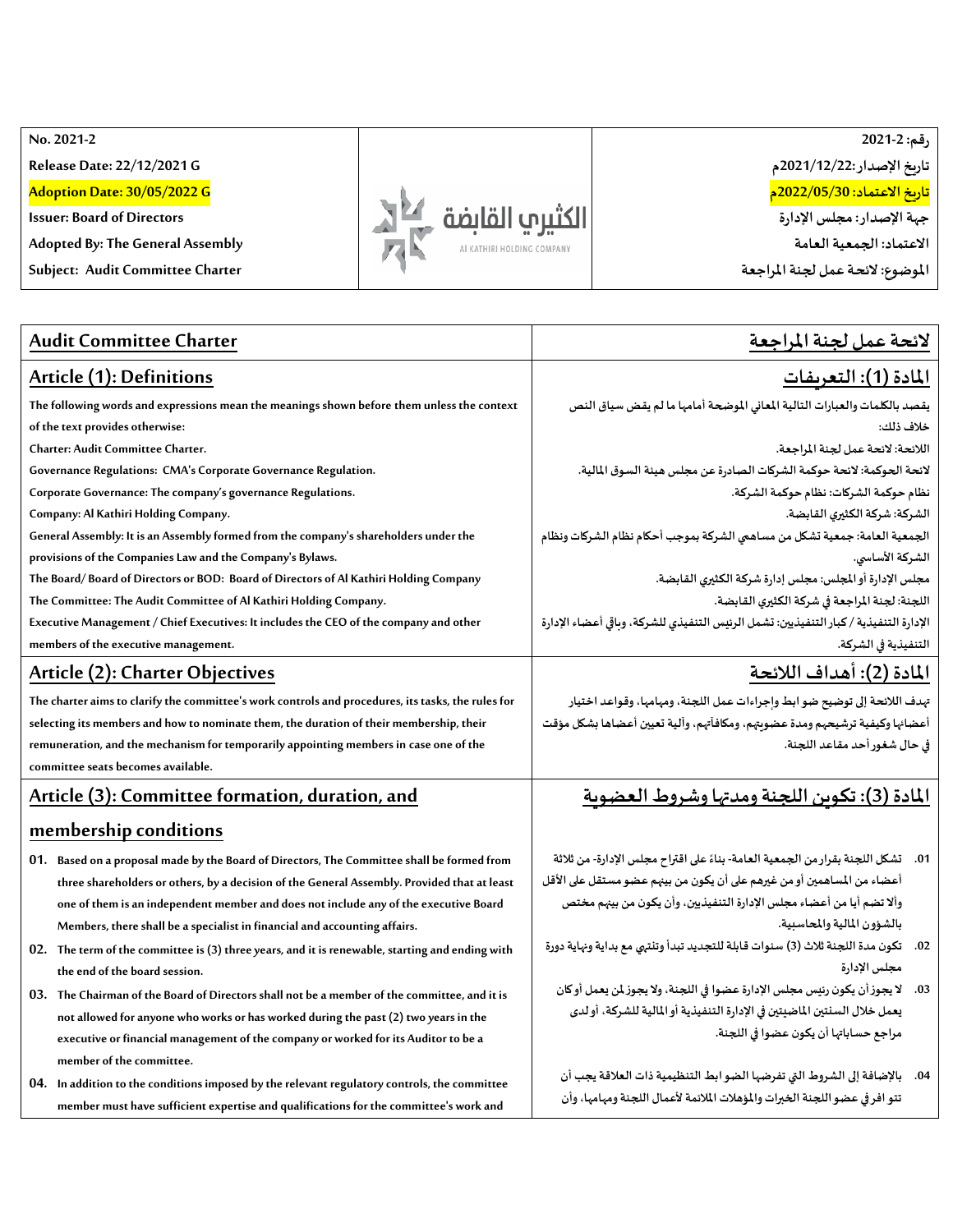**tasks, and he shall also adhere to the regulatory requirements and the company's policies and regulations regarding conflict of interest and disclosure.**

- **05. The committee members shall appoint a Chairman from amongst them.**
- **06. Committee membership expires by the end of its term or in any of the following cases:**
- **Death.**
- **Resignation.**
- **The expiration of his membership in the Board as seen by the Board members.**
- **membership validity expiration in the committee according to any system or instructions in force in the Kingdom of Saudi Arabia.**
- **Being removed by the General Assembly without prejudice to the right of the removed person to have compensation if the removal occurred for an unacceptable reason or an inappropriate time.**
- **07. Termination of his membership by the General Assembly for his absence from attending three consecutive meetings of the committee without a valid excuse. Based on a recommendation from the committee. The Board of Directors - upon the termination of the**  membership of the committee member during the term of membership for any of the reasons **outlined in the regulations -shall appoint a temporary substitute member in the committee, provided that he fulfills the membership conditions and present his appointment to the general assembly at its nearest meeting to obtain its approval on this, and the appointed member shall complete the term of his predecessor.**
- **08. The company shall notify the Capital Market Authority of the committee members' names and their membership characteristics upon their appointment, and any changes that occur to that during those specified by the governance regulation.**

## **Article (4): Duties and Responsibilities of the Committee**

- **01. The committee shall study the issues about it or referred to it by the Board of Directors, and submit its recommendations to the Board to take a decision regarding them or to take decisions if the Board has delegated this to it, and the committee shall inform the Board of Directors of the results it reaches and the decision it takes.**
- **02. The committee is responsible for monitoring the company's business and verifying the integrity and [impartiality](https://context.reverso.net/translation/english-arabic/impartiality) of the reports, financial statements, and internal control systems therein. The committee's duties shall include the following:**
- **01. Financial Reports**
- **Examine the company's initial and annual financial statements before submitting them to the Board of Directors and shall express its opinions and recommendations in this regard to ensure its integrity, fairness, and transparency.**
- **Expressing technical opinions upon the request of the Board of Directors on whether the report of the Board of Directors and the financial statements of the company is fair, balanced, and understandable and includes information that allows investors and shareholders to evaluate the financial position of the company and its performance.**
- **Examine any important or unfamiliar issues included in the financial reports.**
- **thoroughly research any issues raised by the company's financial manager, whoever assumes his duties, the company's compliance officer, or the auditor.**
- **Verification of accounting estimates in the substantive issues included in the financial reports**

يلتزم كذلك بالمتطلبات التنظيمية وسياسات ولو ائح الشركة الخاصة بتعارض **املصالح واإلفصاح.** 

- **.05 يعين أعضاء اللجنةمن بينهم رئيسا.**
- **.06 تنتهي عضوية عضو اللجنة بانتهاء مدتها أو في أي من الحاالت اآلتية:** 
	- **الوفاة.**
	- **االستقالة.**
	- **انتهاء عضويته في املجلس بالنسبة ألعضاء املجلس.**
- انتهاء صلاحيته لعضوية اللجنة وفقا لأي نظام أو تعليمات سارية في الملكة.
- **عزلةمن قبل الجمعيةالعامةدون إخالل بحق من عزل فيالتعويضإذاوقع العزل لسببغيرمقبول أوفيوقتغيرمناسب.**
- **.07 إنهاء عضويته من قبل الجمعية العامة لتغيبه عن حضورثالث اجتماعات متتالية للجنةدون عذرمشروع بناء علىتوصيةمن اللجنة. يجوزملجلس اإلدارة- عند انتهاء عضوية عضو اللجنة أثناء مدة العضوية ألي من األسباب املوضحة في الالئحة- تعيين عضوبديل مؤقتفياللجنة علىأن يكون مستوفيا شروطالعضويةوأن يعرض تعيينه على الجمعية العامة في أقرب اجتماع لها ألخذ مو افقتها على ذلك، ويكمل العضو املعين مدة سلفه.**
- **.08 تشعر الشركة هيئةالسوق املاليةبأسماء أعضاء اللجنةوصفاتعضويتهم عند تعيينهم وأي تغييرات تطرأ على ذلك خالل املدة النظامية التي حددتها الئحة الحوكمة**

## **املادة )4(:مهام اللجنةومسؤولياتها**

- **.01 تتولىاللجنةدراسةاملوضوعات التي تختصبها أوالتي تحال إليهامن مجلس اإلدارة وترفع توصياتها إلى املجلس التخاذ القرار بشأنها أو أن تتخذ القرارات إذافوض إليها املجلس ذلك،وعلىاللجنةأن تبلغ مجلس اإلدارةبما تتوصل إليهمن نتائج أوتتخذه** من قرارات أو توص*ى به*ا.
- **.02 تختص اللجنة باملر اقبة على أعمال الشركة والتحقق من سالمة ونزاهة التقارير والقوائم املاليةوأنظمةالرقابةالداخليةفيها، وتشمل مهام اللجنة بصفة خاصة ما يلي:** 
	- **.01 التقاريراملالية**
	- **- دراسةالقوائم املاليةاألوليةوالسنويةللشركةقبل عرضها علىمجلس اإلدارة وإبداءرأيهاوالتوصيةفي شأنها لضمان نزاهتهاوعدالتهاوشفافيتها.**
	- **- إبداء الرأي الفني- بناء على طلبمجلس اإلدارة-فيما إذا كان تقرير مجلس اإلدارة والقوائم املاليةللشركة عادلةومتوازنةومفهومةوتتضمن املعلومات التي تتيح للمساهمين واملستثمرين تقييم املركز املالي للشركة وأدائها ونموذج عملها وإستراتيجيتها.** 
		- **- دراسةأي مسائل مهمةأوغيرمألوفةتتضمنها التقاريراملالية.**
	- **- البحثبدقةفيأي مسائل يثيرها املديراملالي للشركةأومن يتولىمهامهأومسؤول االلتزام في الشركة أو مراجع الحسابات.**
	- **- التحقق من التقديرات املحاسبيةفياملسائل الجوهريةالواردة فيالتقاريراملالية.**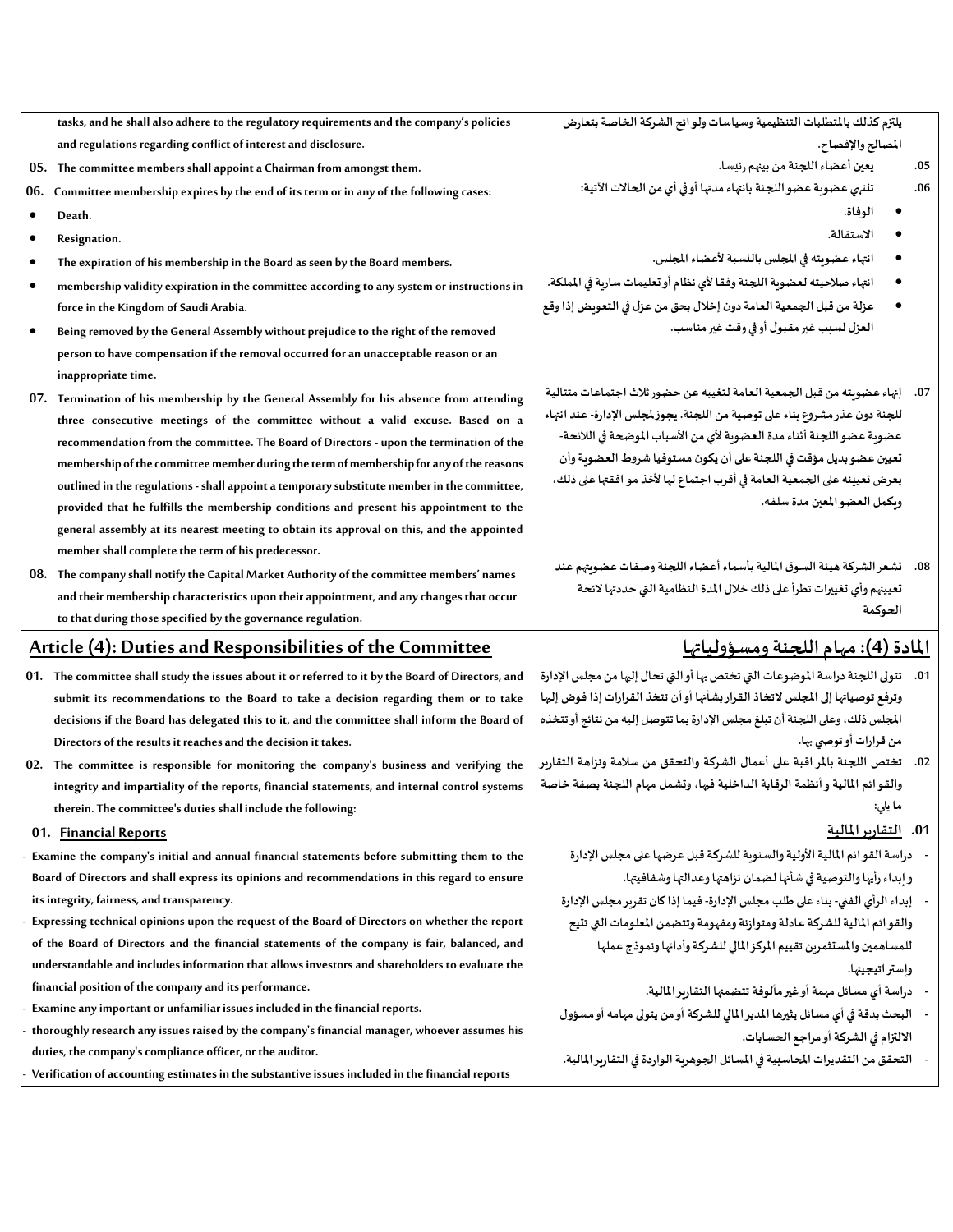| Study the accounting policies applied in the company and express opinions and                                                                                     | دراسة السياسات المحاسبية المتبعة في الشركة و إبداء الرأي والتوصية لمجلس الإدارة        |
|-------------------------------------------------------------------------------------------------------------------------------------------------------------------|----------------------------------------------------------------------------------------|
| recommendations to the Board of Directors regarding them.                                                                                                         | في شأنها.                                                                              |
| 02. Internal Audit                                                                                                                                                | 02. للراجعة الداخلية                                                                   |
| Study and review the company's internal and financial control systems and risk management                                                                         | دراسة ومراجعة نظم الرقابة الداخلية والمالية وإدارة المخاطر في الشركة.                  |
| systems.                                                                                                                                                          |                                                                                        |
| Examining the internal audit reports and following up on the implementation of corrective                                                                         | دراسة تقارير المراجعة الداخلية ومتابعة تنفيذ الإجراءات التصحيحية للملحوظات             |
| measures for the observations the reports contain.                                                                                                                | الواردة فيها.                                                                          |
| Oversight and supervise the performance and activities of the internal auditor and the internal                                                                   | الرقابة والإشراف على أداء و أنشطة المراجع الداخلي وإدارة المراجعة الداخلية في          |
| audit department in the company, to verify the availability and effectiveness of the necessary<br>resources in performing the work and tasks assigned to them.    | الشركة، للتحقق من تو افر الموارد اللازمة وفعاليتها في أداء الأعمال والمهام المنوط بها. |
| Recommending to the Board of Directors to appoint a director of the internal audit unit or<br>department or the internal auditor and suggesting his remuneration. | التوصية لمجلس الإدارة بتعيين مديروحدة أوإدارة المراجعة الداخلية أوالمراجع              |
| 03. External Audit                                                                                                                                                | الداخلي و اقتراح مكافآته.                                                              |
| Recommending to the Board of Directors to nominate and dismiss auditors, determine their fees,                                                                    | 03. مراجع الحسا <u>بات</u>                                                             |
| evaluate their performance after verifying their independence and review their scope of work and                                                                  | التوصية لمجلس الإدارة بترشيح مراجعي الحسابات وعزلهم وتحديد أتعابهم وتقييم              |
| the contracting terms.                                                                                                                                            | أدائهم بعد التحقق من استقلالهم ومراجعة نطاق عملهم وشروط التعاقد معهم.                  |
| Substantiate the auditor's independence, objectivity, fairness, and effectiveness of the audit                                                                    | النحقق من استقلال مراجع الحسابات وموضوعية وعدالته، ومدى فعالية أعمال                   |
| work, taking the relevant rules and standards into account.                                                                                                       | المراجعة، مع الأخذ في الاعتبار القواعد والمعايير ذات الصلة.                            |
| Reviewing the company's auditor's plan and work, and verifying that he has neither submitted                                                                      | مراجعة خطة مراجع حسابات الشركة وأعماله، والتحقق من عدم تقديمه أعمالا                   |
| technical or administrative works outside the scope of the audit work nor expressed views on<br>other matters.                                                    | فنية أو إدارية تخرج عن نطاق أعمال المراجعة، و ابداء مرئياتها حيال ذلك.                 |
| Answer the company's auditor's inquiries.                                                                                                                         | -    الإجابة عن استفسارات مراجع حسابات الشركة.                                         |
| Ensure that the auditor is enabled to perform his work and that information is not withheld from<br>him.                                                          | التحقق من تمكين مراجع الحسابات من أداء عمله وعدم حجب المعلومات عنه.                    |
| Examination of the auditor's reports and notes regarding the financial statements and follow-up<br>on what has been taken.                                        | دراسة تقاربر مراجع الحسابات وملاحظاته على القو ائم المالية ومتابعة ما اتخذ             |
| 04. Compliance Assurance                                                                                                                                          | بشأنها.                                                                                |
| Review the reports of the supervisory authorities and ensure that the company has taken the                                                                       | 04. <u>ضمان</u> الالتزام                                                               |
| necessary legal measures needed.                                                                                                                                  | مراجعة تقاربر الجهات الرقابية والتحقق من اتخاذ الشركة الإجراءات اللازمة بشأنها.        |
| Verify the company's compliance with the relevant laws, regulations, policies, and instructions                                                                   | التحقق من التزام الشركة بالأنظمة واللو ائح والسياسات والتعليمات ذات العلاقة.           |
| Reviewing the contracts and transactions that the company is proposed to conduct with related                                                                     | مراجعة العقود والتعاملات المقترح أن تجريها الشركة مع الأطراف ذوي العلاقة،              |
| parties, and shall submit its views on this to the Board of Directors.                                                                                            | وتقديم مرئياتها حيال ذلك إلى مجلس الإدارة.                                             |
| Raise, to the Board of Directors, whatever matters it deems necessary to take action in their                                                                     | رفع المسائل التي ترى ضرورة اتخاذ إجراء بشأنها إلى مجلس الإدارة، و ابداء توصياتها       |
| regard, and make recommendations on the measures to be taken.                                                                                                     | بالإجراءات التي يتعين اتخاذها.                                                         |
| <b>Article (5): Committee Meetings</b>                                                                                                                            | المادة (5) احتماعات اللحنة                                                             |
| The committee shall convene its meetings periodically, provided that it is not less than four<br>01.                                                              | 01.    تعقد اللجنة اجتماعاتها بصفة دورية على ألا تقل عن أربع مرات خلال السنة المالية   |
| times during the company's fiscal year.                                                                                                                           | للشركة.                                                                                |
| upon the invitation of its chairman, or at the request of two of its members, the committee<br>02.                                                                | 02.    تجتمع اللجنة بناء على دعوة رئيسها أو طلب عضوين من أعضائها.                      |
| shall convene a meeting.                                                                                                                                          |                                                                                        |
| The committee meets periodically with the company's auditor and its internal auditor. Both<br>03.                                                                 | 03.     تجتمع اللجنة بصفة دوربة مع مراجع حسابات الشركة ومع مراجعها الداخلي،            |
| the financial auditor and internal auditor may request to meet the committee whenever<br>necessary.                                                               | وللمراجع الداخلي ومراجع الحسابات طلب الاجتماع من اللجنة كلما دعت الحاجة<br>إلى ذلك.    |
| The meeting invitation is sent to every member of the committee at least five days before<br>04.                                                                  | 04.     ترسل الدعوة إلى الاجتماع لكل عضو من أعضاء اللجنة قبل خمسة أيام على الأقل       |
| the date of the meeting, accompanied by the meeting agenda, documents, and necessary                                                                              | من تاربخ الاجتماع مر افقا لها جدول أعمال الاجتماع والوثائق والمعلومات اللازمة          |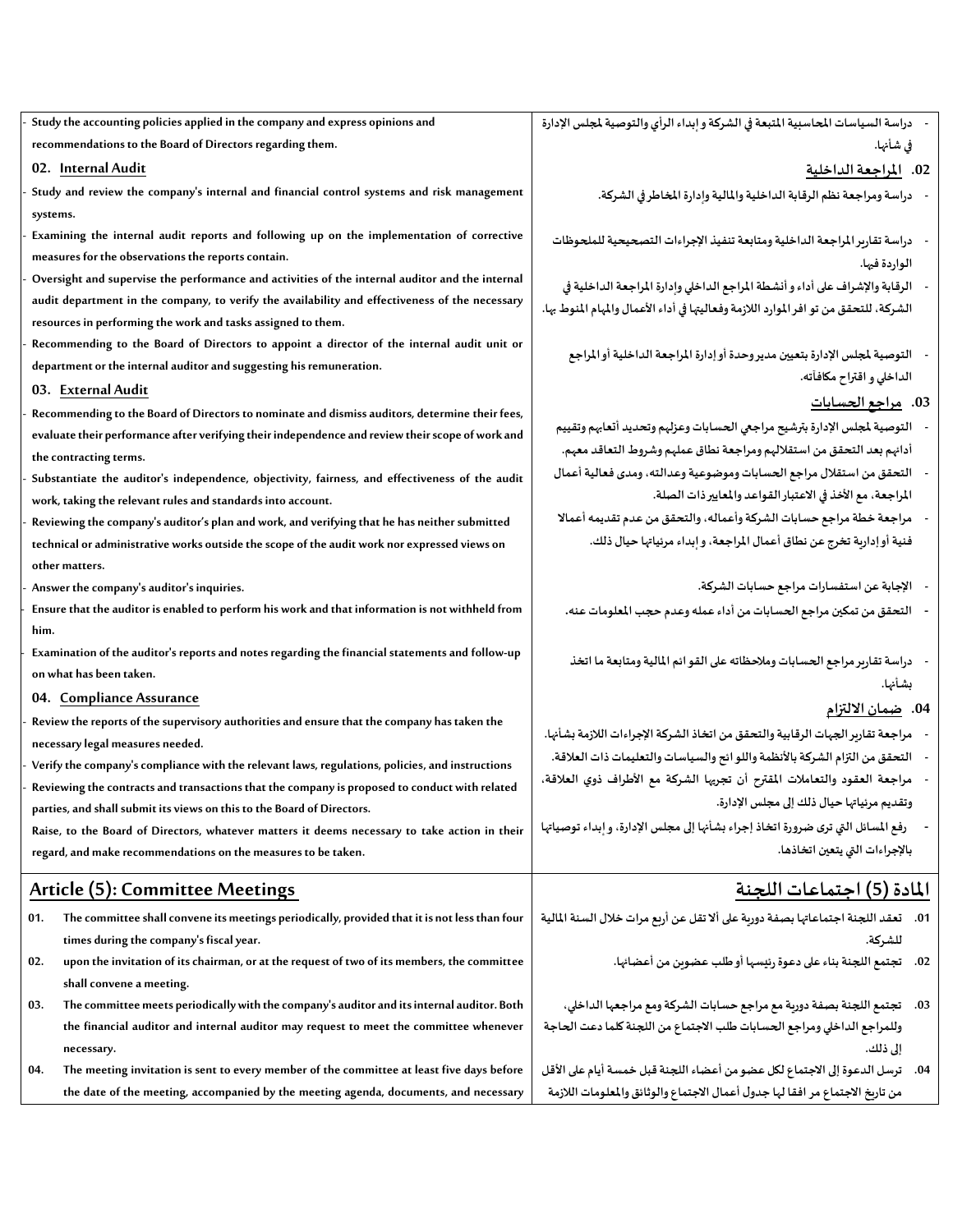|          | information, unless the situation calls for an emergency meeting, in this case, an invitation                                                                                                   | مالم تستدع الأوضاع عقد الاجتماع بشكل طارئ فيجوز في هذه الحالة إرسال                 |
|----------|-------------------------------------------------------------------------------------------------------------------------------------------------------------------------------------------------|-------------------------------------------------------------------------------------|
|          | to the meeting with an attached schedule of the meeting agenda shall be sent with the                                                                                                           | الدعوة إلى الاجتماع مر افقا لها جدول أعمال الاجتماع والوثائق والمعلومات             |
|          | documents and information required within a period fewer than five days.                                                                                                                        | اللازمة خلال مدة تقل عن خمسة أيام من تاريخ الاجتماع.                                |
| 05.      | The committee meeting shall not be not valid unless attended by the majority of its<br>members.                                                                                                 | 05. لا يكون اجتماع اللجنة صحيحا إلا بحضور غالبية أعضائها.                           |
| 06.      | If the committee member expressed a reservation or opinion different from the                                                                                                                   | 06.     إذا أبدى عضو اللجنة تحفظا أو رأيا مغايرا لقرار اللجنة، فيلزم إثباته في محضر |
|          | committee's decision, it shall be recorded in the committee meeting minutes.                                                                                                                    | اجتماع اللجنة.                                                                      |
| 07.      | The committee shall select a secretary from its members or the employees of the company.                                                                                                        | تختار اللجنة من أعضائها أو من موظفي الشركة أمين سر لها.<br>.07                      |
| 08.      | The committee secretary coordinates the committee's meeting dates on an annual basis                                                                                                            | يتولى أمين سر اللجنة تنسيق مواعيد اجتماعات اللجنة بشكل سنوي والحرص على<br>.08       |
|          | and ensures that the dates are suitable for all members.                                                                                                                                        | مناسبة المواعيد لجميع الأعضاء.                                                      |
| 09.      | Once Convened, the committee shall approve its agenda. and if any member objects to the                                                                                                         | 09. تقر اللجنة جدول أعمالها حال انعقادها، وفي حال اعتراض أي عضو على هذا             |
|          | agenda, this shall be recorded in the minutes of the meeting.                                                                                                                                   | الجدول، يجب إثبات ذلك في محضر اجتماع اللجنة.                                        |
| 10.      | Each member of the committee is entitled to propose adding any additional items to the<br>agenda.                                                                                               | 10. لكل عضو في اللجنة حق اقتراح إضافة أي بند على جدول الأعمال.                      |
| 11.      | It is permissible for those who were unable to attend the committee's meetings to vote on                                                                                                       |                                                                                     |
|          | decisions, by using modern technological innovations, and their attendance shall be                                                                                                             | 11.    يجوز لمن تعذر حضوره من الأعضاء حضور اجتماعات اللجنة والتصوبت على             |
|          | considered valid.                                                                                                                                                                               | القرارات التي تتخذ فيها وسائل التقنية الحديثة ويعتبر حضوره حضورا فعليا.             |
| 12.      | The committee may invite any non-members it deems fit to attend the meeting without                                                                                                             | 12.     للجنة دعوة من تراه من غير الأعضاء إلى حضور الاجتماع دون أن يكون له حق       |
|          | having the right to vote.                                                                                                                                                                       | التصوت.                                                                             |
|          | - Committee's resolution shall be issued by a majority of the votes present.                                                                                                                    | - تصدر اللجنة قراراتها بأغلبية أصوات الأعضاء الحاضرين.                              |
|          | Article (6): Minutes of committee meetings                                                                                                                                                      | المادة (6): محاضر اجتماعات اللجنة                                                   |
|          | 01. The committee's secretary shall document the committee's meetings, prepare minutes which                                                                                                    | 01.     يتولى أمين سر اللجنة توثيق اجتماعات اللجنة وإعداد محاضر لها تتضمن ما دار    |
|          |                                                                                                                                                                                                 |                                                                                     |
|          | include the discussions and deliberations, document the committee's recommendations and                                                                                                         |                                                                                     |
|          |                                                                                                                                                                                                 | من نقاشات ومداولات، وتوثيق توصيات اللجنة ونتائج التصويت، وحفظها في                  |
|          | voting results, keep them in a special and organized log sheet, list the names of the attending                                                                                                 | سجل خاص ومنظم، وبيان أسماء الأعضاء الحاضرين والتحفظات التي أبدوها –                 |
| present. | members and the reservations they made - if any - and sign these minutes from all the members                                                                                                   | إن وجدت – وتوقيع هذه المحاضر من جميع الأعضاء الحاضرين.                              |
|          | 02. The Secretary of the Committee shall send to the Chairman and members of the Committee                                                                                                      |                                                                                     |
|          | the draft minutes of the meeting within (10) ten working days from the date of the meeting to                                                                                                   | 02.   يرسل أمين سر اللجنة لرئيس وأعضاء اللجنة مسودة محضر الاجتماع وذلك خلال         |
|          | review it and express their comments - if any - within (10) ten working days from the date of                                                                                                   | (10) عشرة أيام عمل من تاريخ انعقاد الاجتماع للاطلاع عليها و إبداء ملاحظاتهم –       |
|          | dispatch. It is then sent to the members for signature after realizing the members' comments - if                                                                                               | إن وجدت – خلال (10) عشرة أيام عمل من تاريخ الإرسال. وبرسل بعد ذلك                   |
| any.     |                                                                                                                                                                                                 | للأعضاء للتوقيع بعد استدراك ملاحظات الأعضاء – إن وجدت.                              |
|          | Article (7): Authorities of the committee                                                                                                                                                       | <u>المادة (7): صلاحيات اللجنة</u>                                                   |
|          | To perform its duties, the committee shall have the right to:                                                                                                                                   | للجنة في سبيل أداء مهامها:                                                          |
|          | - Review the company's records and documents.                                                                                                                                                   | · حق الاطلاع على سجلات الشركة ووثائقها.                                             |
|          | - Request any clarification or statement from members of the board of directors or the executive                                                                                                | أن تطلب أي إيضاح أو بيان من أعضاء مجلس الإدارة أو الإدارة التنفيذية.                |
|          | management.                                                                                                                                                                                     |                                                                                     |
|          | - Request any meeting with whomever they see among the company's employees.                                                                                                                     | - أن تطلب الاجتماع بمن تراه من موظفي الشركة.                                        |
|          | - Request the Board of Directors to call out the general assembly to convene if the Board of                                                                                                    | · أن تطلب من مجلس الإدارة دعوة الجمعية العامة للانعقاد إذا أعاق جلس الإدارة عملها   |
|          | Directors impedes its work or the company suffers heavy damage or losses.                                                                                                                       | أو تعرضت الشركة لأضرار أو خسائر جسيمة.                                              |
|          | Article (8): Committee Report                                                                                                                                                                   | <u>المادة (8): تقرير اللجنة</u>                                                     |
|          | The committee prepares an annual report on its opinion regarding the adequacy of the internal                                                                                                   | تُعد اللجنة تقربرا سنويا عن رأيها في شأن مدى كفاية نظام الرقابة الداخلية في الشركة  |
|          | control system in the company and on the other activities it has carried out within its scope of<br>work. The Board of Directors shall deposit sufficient copies of the report at the company's | وعما قامت به من أعمال أخرى تدخل في نطاق اختصاصها. وبودع مجلس الإدارة نسخا           |